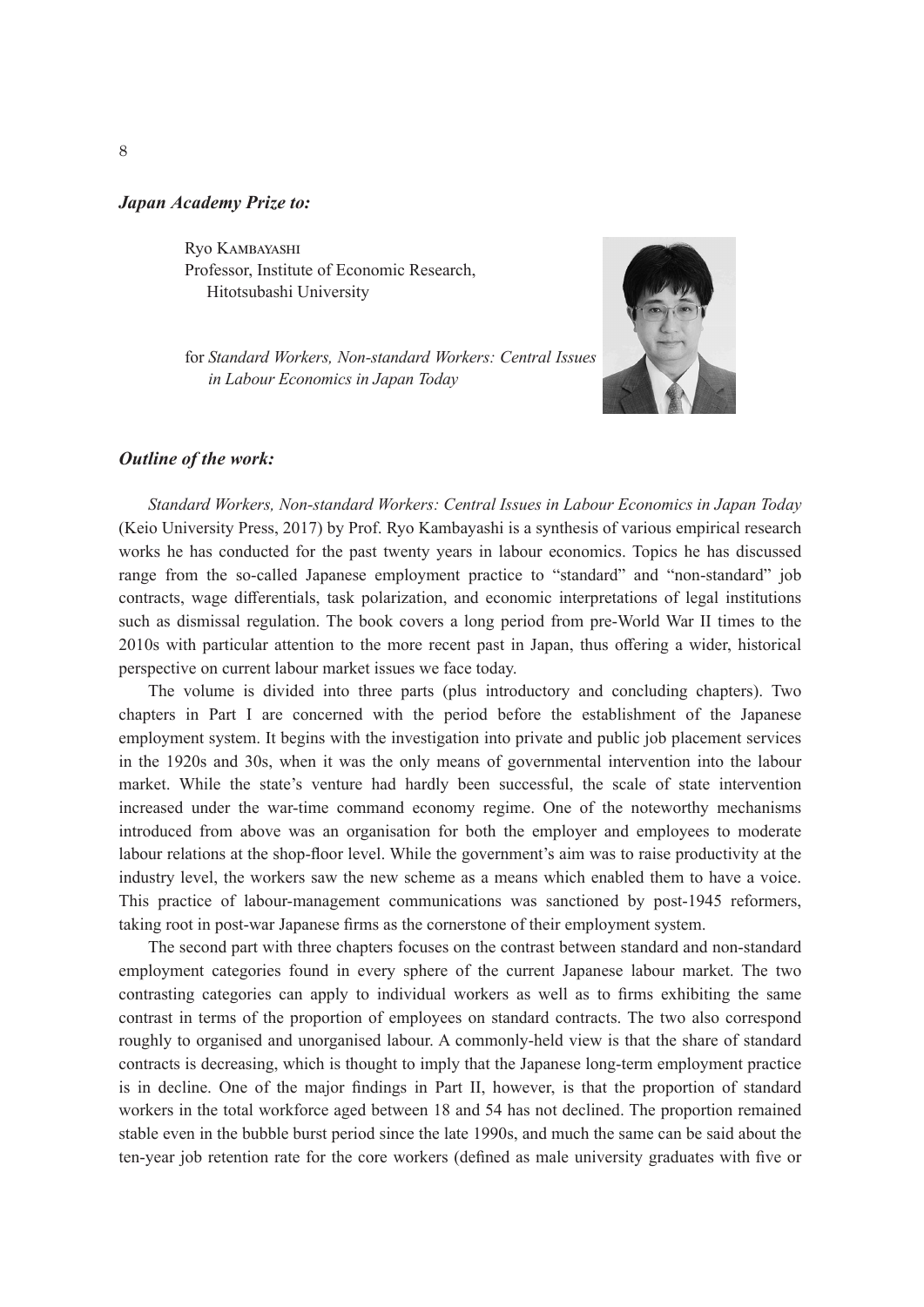more years of tenure). The proportion of non-standard workers did increase, but another important finding in Part II makes it clear that this increase was not matched by a decline in that of standard workers, but by the shrinking of the self-employed.

It is argued that these facts are reflections of underlying forces at work in the dual structure of standard and non-standard employments: the standard workers and their unions have a voice in the collective bargaining and other processes whereas the non-standard workers suffer from the lack of communications with their management. One chapter of Part II looks at judicial precedent cases concerning dismissal and changes in work rules, which suggests that over the post-war period court has encouraged both labour and management to talk to each other about any aspect of the work rules, and hence that any dismissal or wage cut should be judged in relation to the agreed internal rules. This judicial tradition has worked favourably for the standard, organised workers and unfavourably for the non-standard, unorganised.

Part III (with four chapters) turns to underlying tendencies which are at work in the recent past. Inequality in wages is increasing, which is apparent if age, gender, tenure, academic background and employer characteristics are controlled for. Also, task polarization is in progress with the share of non-routine tasks expanding. Another unmistakable trend is a steady decline of the selfemployed. Although it is difficult to identify mechanisms at work, it is believed that the decline in the share of routine, physical tasks, on the one hand, and the increase in share of non-standard employment contracts, on the other, have something to do with the traditional, informal sector's decline. Finally, while the standard, organised sector still enjoys labour-management autonomy, the examination of recent revisions in minimum wage administration and the worker dispatching act suggests that the third party's influence will grow in the near future.

To write this book Prof. Kambayashi has explored a wide range of official statistics and surveys, scrutinised them, and applied the most up-to-date methods of analysis wherever data permit. The book has presented a comprehensive picture of the unbalanced structure of the standard and non-standard duality, identified when that structure emerged and how it worked, and has suggested in what way it will change in the future. As such, this work is a great contribution to studies in modern and contemporary Japanese economic history as well as labour economics.

# **List of Main Publications**

## **Books (in Japanese)**

- 1.『雇用社会の法と経済』(荒木尚志,大内伸哉,大竹文雄と共編著),有斐閣, 2008年.
- 2.『解雇規制の法と経済―労使の合意形成メカニズムとしての解雇ルール』(編著),日 本評論社,2008 年.
- 3.『日本の外国人労働力–経済学からの検証』(中村二朗,内藤久裕,川口大司,町北朋 洋と共著),日本経済新聞出版,2009 年.
- 4.『正規の世界・非正規の世界―現代日本労働経済学の基本問題』, 慶應義塾大学出版会, 2017 年.

# **Papers (in Japanese)**

1. 「国営化までの職業紹介制度―制度史的沿革」,『日本労働研究雑誌』第 482 号,12–29 頁,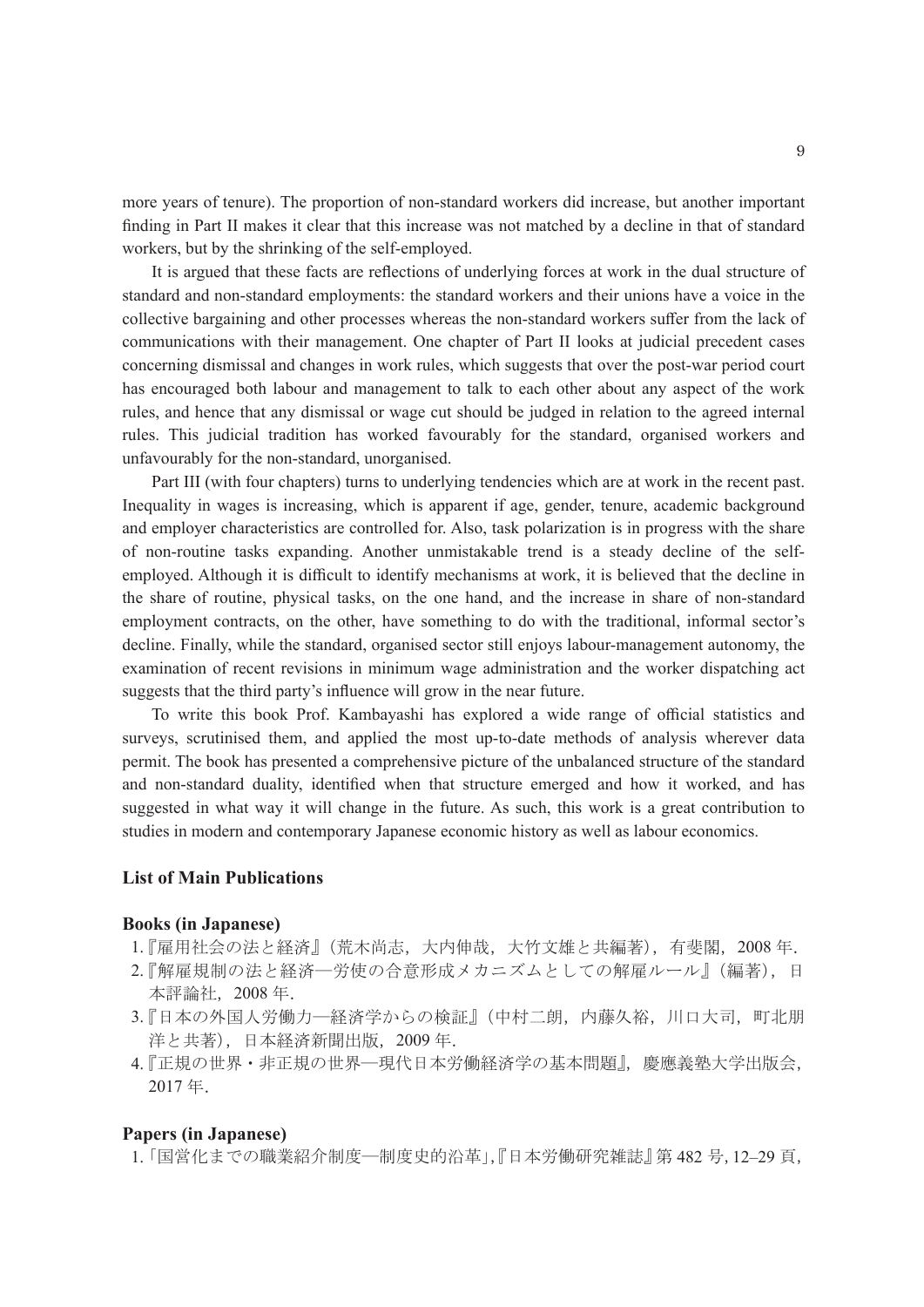2000 年.

- 2. 「等級賃金制度と工女登録制度―製糸工女労働市場の形成―」, 岡崎哲二編『取引制度 の経済史』所収,東京大学出版会,161–235 頁,2001 年.
- 3. 「民営紹介は公営紹介よりも「効率的」か―両大戦間期のデータによる検証」,『日本 労働研究雑誌』第 536 号, 69-90 頁, 2005 年.
- 4. 「日本の解雇規制の成り立ちに関する一考察」,大塚啓二郎・東郷 賢・浜田宏一編 『模倣型経済の躍進と足ぶみ―戦後の日本経済を振り返る』所収,ナカニシヤ出版, 109–132 頁,2010 年.
- 5. 「日本における名目賃金の硬直性(1993-2006)–疑似パネルデータを用いた接近ー」。 『経済研究』第 62 巻 4 号,301–317 頁,2011 年.
- 6. 「労働者派遣法の政策効果について」,『日本労働研究雑誌』第 642号, 64-82 頁, 2014 年(水町勇一郎と共著).
- 7. 「1980年代以降の長期雇用慣行の動向」,『経済研究』第67巻4号, 307-325 頁, 2016 年(加藤隆夫と共著).
- 8. 「『就業構造基本調査』にみる賃金格差―『賃金構造基本統計調査』との比較から」,『統 計』第68巻7号, 7-13頁, 2017年.
- 9. 「『正規の世界・非正規の世界』のその後」,『経済研究』第70巻1号, 1-29頁, 2019年.

# **Papers (in English)**

- 1. "The Registration System and the Grade Wage: From Cooperation to a Market for Human Capital? A Lesson from the Japanese Silk Reeling Industry", in Tetsuji Okazaki, ed., *Production Organizations in Japanese Economic Development*, Routledge, pp. 39–74, 2007.
- 2. "Wage Distribution in Japan: 1989–2003", *Canadian Journal of Economics*, vol. 41, no. 4, pp. 1329–1350, 2008 (with Daiji Kawaguchi and Izumi Yokoyama).
- 3. "Employment and Wage Adjustments at Firms under Distress in Japan: An Analysis Based upon a Survey", *Journal of the Japanese and International Economies*, vol. 24, no. 2, pp. 213–235, 2010 (with Kenn Ariga).
- 4. "The Japanese Employment System after the Bubble Burst: New Evidence", in Koichi Hamada, Anil K Kashyap, and David E. Weinstein, eds., *Japan's Bubble, Deflation, and Long-Term Stagnation*, MIT Press, pp. 217–262, 2010 (with Takao Kato).
- 5. "Dismissal Regulation in Japan", in Koichi Hamada, Keijiro Otsuka, Gustav Ranis, and Ken Togo, eds., *Miraculous Growth and Stagnation in Post-War Japan*, Routledge, pp. 74–90, 2011.
- 6. "Wage and Productivity Differentials in Japan: The Role of Labor Market Mechanisms", *Labour*, vol. 26, no. 4, pp. 514–541, 2012 (with Yannick Kalantzis and Sébastien Lechevalier).
- 7. "Differences in Definitions of Non-Regular Employees in Government Statistics", *Japan Labor Review*, vol. 10, no. 4, pp. 55–66, 2013.
- 8. "Trends in Worker Displacement Penalties in Japan: 1991–2005", *Japan and the World Economy*, vol. 27, pp. 41–57, 2013 (with Michael Bognanno).
- 9. "Minimum Wage in a Deflationary Economy: The Japanese Experience, 1994–2003", *Labor Economics*, vol. 24, pp. 264–276, 2013 (with Daiji Kawaguchi and Ken Yamada).
- 10. "The Japanese Labour Market during the Global Financial Crisis and the Role of Non-Standard Work: A Micro Perspective", *Journal of the Japanese and International Economies*, vol. 38, pp.

10